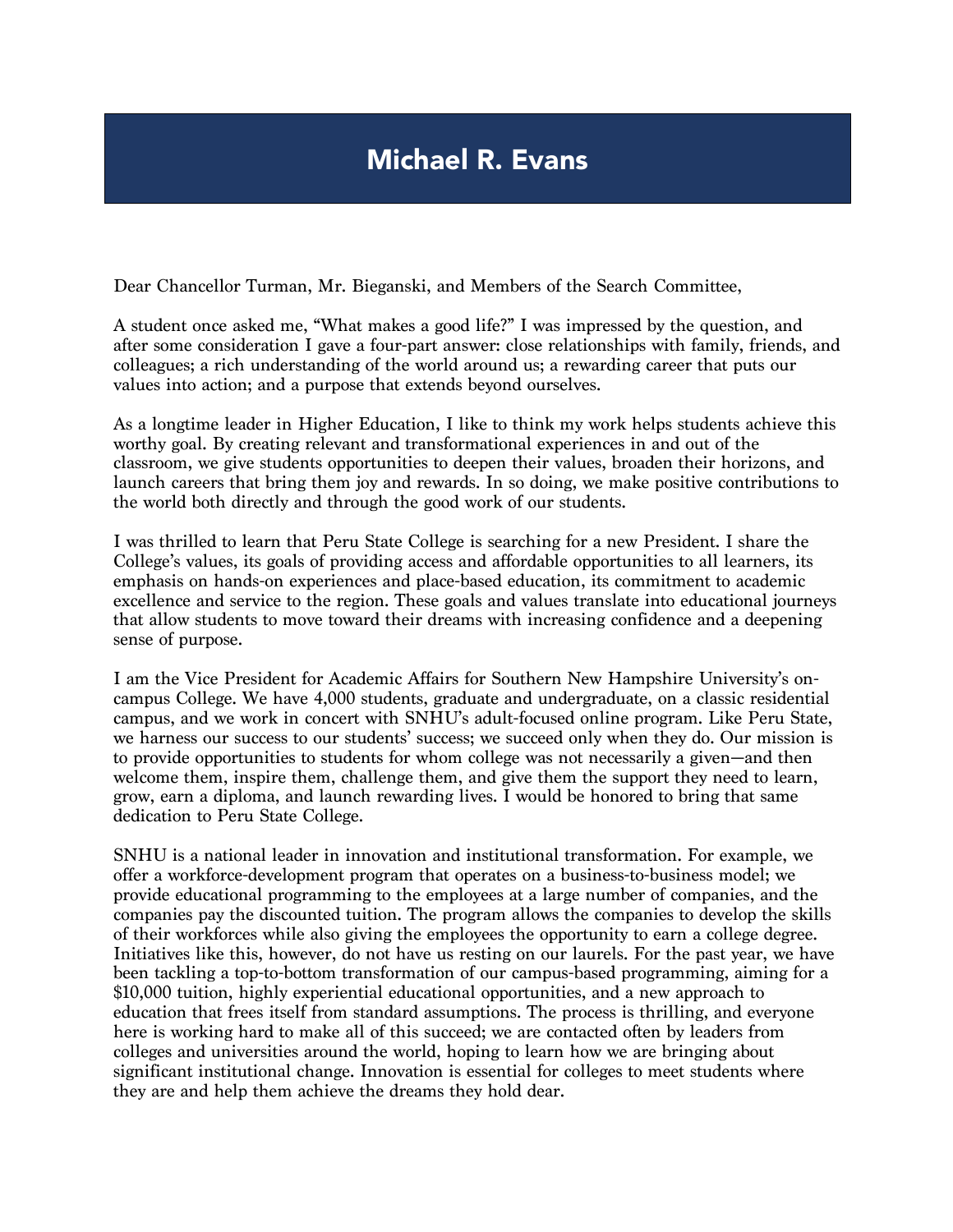Peru State College is exceptional in many ways, and its success is not accidental. All healthy colleges prosper by crafting a clear and compelling vision around which everyone can rally. I believe in building a vision together, as a community, with a shared understanding of the future we want to create. A distinctive vision requires us to ask distinctive questions that engage our collective imagination and that reach beyond the borders of the institution. What should Higher Education be doing better—and how can we help? How can students' rapidly evolving learning styles lead us to build new, more relevant educational experiences? How can the College engage with the city of Peru, the state of Nebraska, and communities throughout the region to create even stronger partnerships and relationships to benefit students and support the local workforce? How can Bobcat athletics, co-curricular activities, and other experiences deepen learning, sharpen leadership, and bolster pride? By asking these and many more questions together—and by listening carefully and respectfully to people's contributions we can craft a distinctive vision that can elevate Peru State in the Higher-Education landscape.

Opportunities that ignite students' potential require vision, innovation, agility, and an unwavering commitment to strategic planning and continual improvement. To keep our programs relevant and strong, we have to be bold enough to challenge our own thinking, to reimagine the ways we help students gain knowledge, to embrace creativity as a fundamental driver of our progress. And then we must gauge our success against concrete metrics and iterate in a never-ending effort to give our students the very best experiences possible. The key is to maintain a steady emphasis on innovation, not for its own sake but to give students meaningful educational experiences and opportunities that help them learn and grow.

At SNHU, for example, I wanted to find better ways to support students whose life circumstances make it difficult to tackle five courses a semester. Some work full-time. Some are taking care of children, siblings, or parents. Some come from high schools that did not prepare them well for college work. To help these students, I created "Degree In Five," a unique program that allows students to slow down to four courses a semester and take five years to graduate—without incurring a fifth year of tuition debt. The program costs the University very little, and it is making the difference between succeeding and dropping out for many of our students.

It is also imperative that we help students take the ideas they grew up with and strike them against the flint of differing views. Part of the coming-of-age experience that college offers is the opportunity to discover that my normal is not your normal, and that together we can achieve a broader view of reality than either of us accomplished alone. Education requires diversity—diversity of backgrounds, experiences, perspectives, beliefs, attitudes, and ways of engaging with the world. Difference must be respected, but it also must be valued for the richness it brings to our understanding. Everyone at the College must feel fundamentally welcome, appreciated, and free to bring their full selves, all the facets and fractals of their identities, into every part of their lives and encounters. I am a member of the Inclusion Council at SNHU, and I serve on the Restorative Community Response Team. I participated in the drafting of our Diversity, Equity, and Inclusion Strategic Plan, and I work with our Office of Diversity Initiatives to continually weave DEI into the fabric of our campus. At its best, a college community embraces the vibrant exchange of views, and that dynamic energy can flourish only when the community comprises a rich mosaic of backgrounds and ideas, where everyone feels safe and valued.

Someone once commented that a College President has more power than they think—and not nearly enough. I am a passionate believer in shared governance, in our collective ability to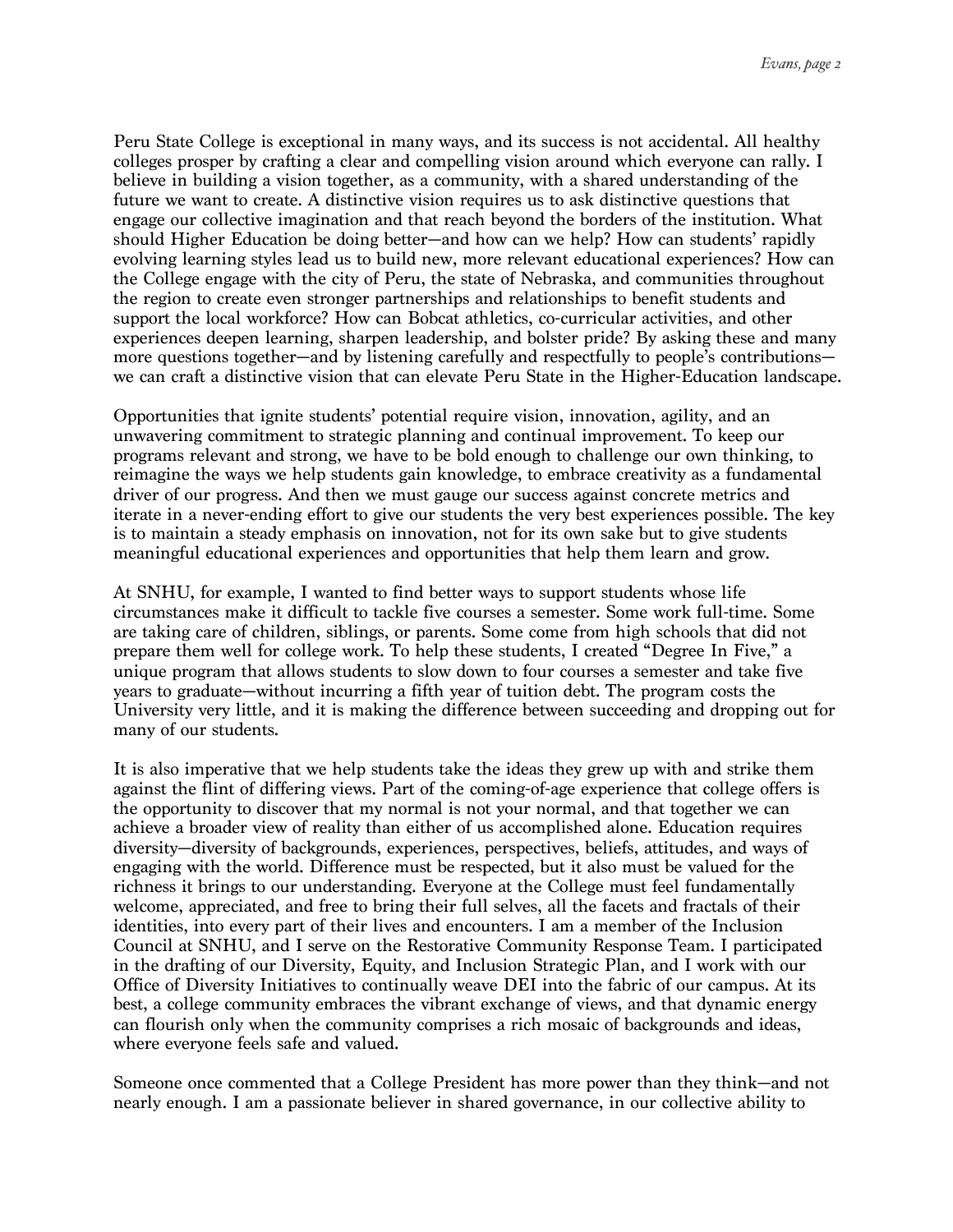generate new ideas and bold plans that far exceed anything a single mind can create. I often tell people that a hallmark of intelligence is not necessarily coming up with the best idea; it is recognizing the best idea in the room. My approach to leadership is built on a strong foundation of respect, listening, integrity, and care. That approach requires active engagement with all corners of the institution, and I build intentional opportunities for people to share their thoughts and express their concerns. For example, I work closely with our Faculty Senate and our faculty union, taking *questions* to them—rather than premanufactured solutions—so we can craft the answers together. I hold Faculty/Staff Breakfasts and Town Hall sessions with no agenda beyond the issues on people's minds. I walk the campus often, chatting with faculty, staff, and students about their experiences and their goals. And every semester, I remind the campus that I eat lunch in the same section of the Dining Center every day, and everyone is welcome to stop by for a moment or a meal.

I bring that same dedication to my work with students. I make a point of being visible and accessible on campus, teaching independent studies, giving guest lectures, sitting in on the Student Senate, dealing blackjack at a student club's Casino Night, serving blueberry pancakes at Late Night Breakfast. This engagement energizes me, and it gives me opportunities to hear what students are thinking.

I believe in maintaining a similar, active relationship with the larger community, serving on boards and volunteering at nonprofits, talking with business and governmental leaders, and weaving strong connections between the region and the campus. When I was Provost of Unity College, one of the most rewarding of these experiences involved working with the Wyeth family—the extended family of painters N.C., Jamie, and Andrew Wyeth—to build a relationship that gave our students and faculty access to their private island for long-term research projects. (One of our faculty members even discovered a new species of tardigrade on the island, officially naming it *Echiniscoides Wyethi*—much to the delight of the family!) At SNHU, I worked with our faculty to forge a relationship with Boston Children's Hospital, giving our students the opportunity to create virtual-reality simulations of their operating rooms for use in their nurse-training programs. These connections bring benefits to everyone involved: students, the University, and the community.

All of this requires resources, and for institutions like Peru State, external funding sources are essential. I love fundraising, and I relish the opportunity to do more of it as President. Peru State has an impressive story to tell, and as President I would be tireless in sharing that story widely and working with alumni, donors, and friends to find ways for the College to help them fulfill their dreams. I believe in building multi-layered relationships, inviting people and organizations to support the College financially but also identifying additional ways internships and job-shadowing, public-private partnerships, co-branding opportunities, and more—to make those relationships deep and robust. In addition, student recruitment and retention must be among a President's top priorities. By supporting the Admissions and Marketing teams, by engaging with the community, the state, and the region to elevate the stature of the institution, and by working with the faculty and staff to create attractive and relevant educational experiences, a President can help strengthen enrollment and keep the College's finances healthy.

I believe wholeheartedly in the value and power of experiential approaches to education. Here at SNHU, we just received a \$186,000 grant to launch a Center for Project Based Learning, and we will use that center as a support hub for hands-on work throughout the curriculum. Among other initiatives, I also award dozens of course releases each year to faculty members who will use the time to plan, implement, and manage experiential-education opportunities for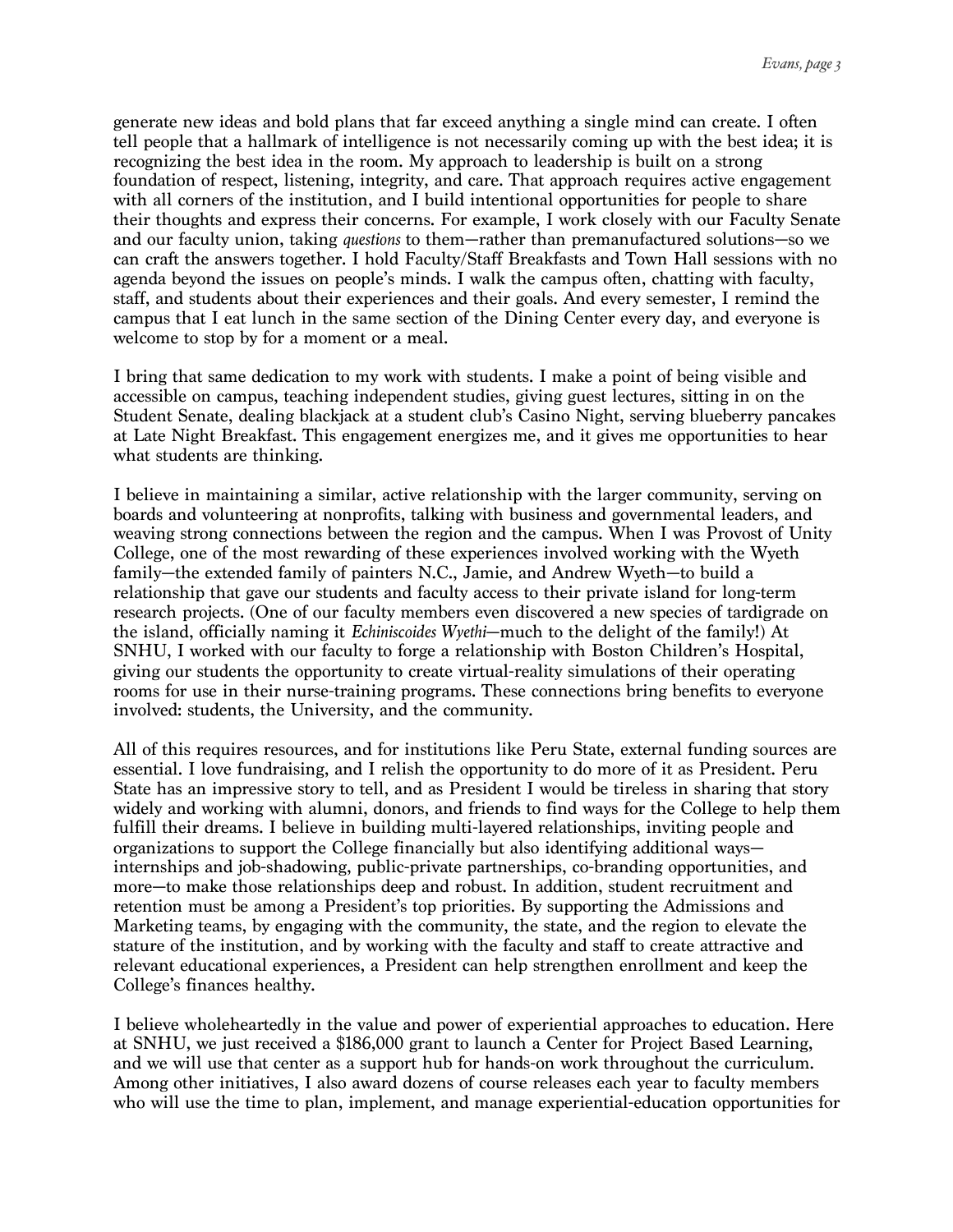our students. The projects range from field trips around New England to several-week trips to Appalachia, the Pacific Northwest, and beyond. These experiences both enhance learning and strengthen retention, helping students get to the finish line with the skills and ways of thinking that will serve them well in their lives and their careers.

I do not believe in sitting still. In my work at three different institutions, both public and private, I have a track record of innovation, creativity, and the creation of hands-on educational opportunities for our students. I cherish collaboration and transparency. I have experience at liberal-arts institutions and a professional school. I am a big fan of athletics and the pride and leadership skills students learn when they pull together as a team. And I believe passionately in devoting the time, energy, and hard work needed to make a difference for our students.

I have dedicated my career to creating opportunities for students to broaden their horizons and pursue their dreams. I grew up in the Midwest, spending important years of my childhood on a farm in Greencastle, Indiana, where I raised chickens and sold eggs, took part in 4-H competitions, and gained a deep appreciation for small towns and rural life. I know the values such communities instill in their citizens, and I know how important colleges like Peru State can be for helping people reach for the stars.

Peru State represents opportunity, a means for generations of students to launch their own good lives. It would be an honor to help the College thrive, build a strong and bright future, and continue its important mission of access and excellence.

Respectfully,

Michael Evans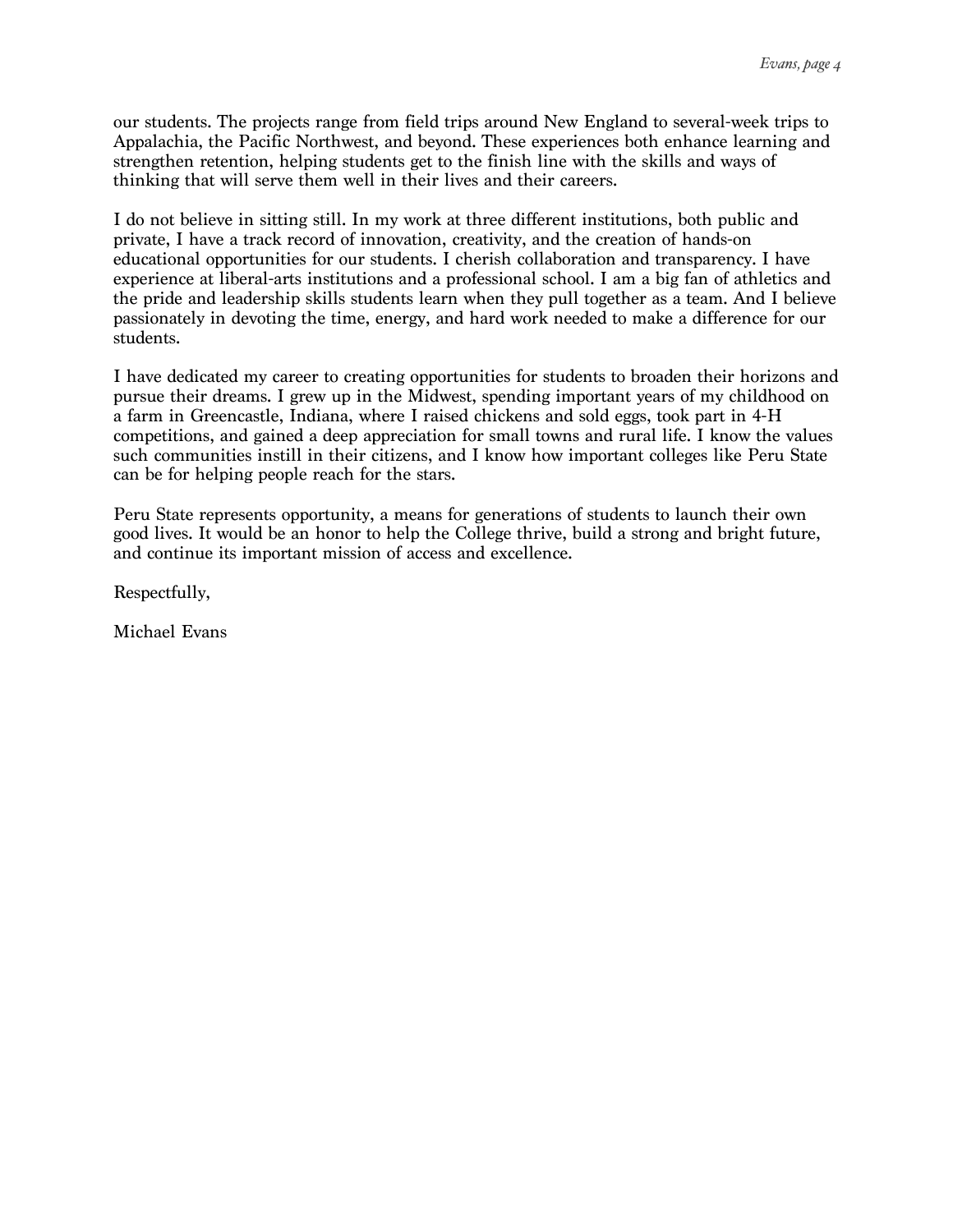# Michael R. Evans

\_\_\_\_\_\_\_\_\_\_\_\_\_\_\_\_\_\_\_\_\_\_\_\_\_\_\_\_ 

# HIGHER EDUCATION LEADERSHIP EXPERIENCE

#### **Vice President for Academic Affairs**

Southern New Hampshire University Manchester, New Hampshire • 2015–present

Chief Academic Officer for the on-campus College. 3,000 undergraduate students, 1,000 graduate students, 145 faculty in five schools. Academic Affairs operating budget: approximately \$40 million. Report to the campus President.

#### Included in my portfolio:

School of Arts and Sciences • School of Education • School of Business • School of International Engagement • College of Engineering, Technology, and Aeronautics • Institute for Language Education • Study Abroad • International Student Support • Center for Teaching and Learning • Undergraduate Research Program • Academic Program Assessment • Student Success and Advising • Student Life

#### Highlights:

Created unique "Degree In Five" program • Created School of International Engagement • With others, created College of Engineering, Technology, and Aeronautics • Created Individualized Major/Minor program • With Arts and Sciences, launched Digital Simulation Studio • Contributed to Diversity, Equity, and Inclusion Strategic Plan • Serve on Inclusion Council • Serve on Restorative Community Response Team • Implemented Continual Improvement Model • With School of Education, launched unique para-educator program • Played key role in the creation of our campus Strategic Plan



### EDUCATION

Ph.D., Indiana University, Bloomington. Folklore (ethnography), journalism minor. 1999

Master of Arts, Indiana University. Folklore. 1997

Bachelor of Arts, Bowdoin College, Brunswick, Maine. English & Philosophy. 1981

### LEADERSHIP DEVELOPMENT

\_\_\_\_\_\_\_\_\_\_\_\_\_

Cornell University. Certificate in *Teaching and Learning in the Diverse Classroom*. 2020.

Northwestern University, Kellogg School of Business, through Allstate Foundation. *Nonprofit Management Essentials*. 2020.

CIC Executive Leadership Academy. 2019–20.

Harvard University. Institute for Educational Management. 2014.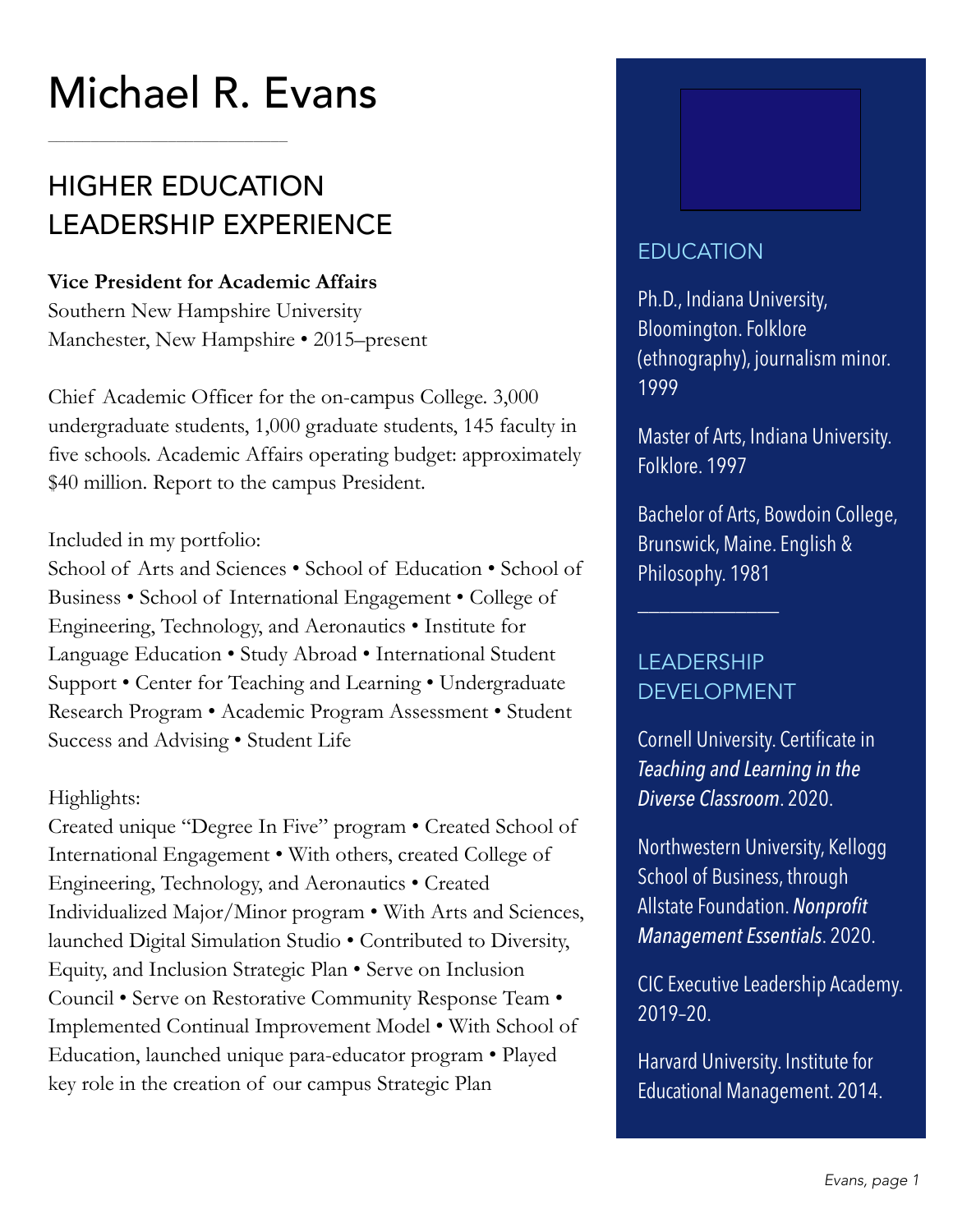#### **Provost and Vice President for Academic Affairs**

Unity College, Unity, Maine • 2013–15

Chief Academic Officer responsible for all campus programs. 42 full-time faculty in five Centers, \$16 million operating budget, \$14 million endowment. Reported to the President.

#### Included in my portfolio:

Five academic Centers • Marketing • Admissions and Enrollment Management • Retention • Registration • Donor stewardship • Career and Internships • Student Life • Library • Community-Based Learning

#### Highlights:

Created foundation for graduate program • Developed online program • Developed Strategic Plan • Exceeded enrollments goals and records • Led two Board of Trustees Committees • Forged partnerships with foundations and other organizations

# **Interim Dean**

#### **Associate Dean**

Indiana University School of Journalism Bloomington and Indianapolis. 2009–13

Responsible for leadership, planning, direction, and quality of the School and its operations on two campuses. 900 undergraduate students, 70 graduate students, 39 full-time faculty. \$7.7 million operating budget. \$19 million endowment. Reported to the Provost.

#### Included in my portfolio:

Undergraduate and Graduate programs • Budget and finance (RCM) • Fundraising • Registration and Scheduling • Career and Internships • Alumni Affairs • Strategic Planning

#### Highlights:

Created Director of Online Learning position • Philanthropic stewardship • Created American Student Radio • Created Alumni Expert Workshops • Advised National Association of Black Journalists • Improved critical foundation relations

### TEACHING AWARDS

Frederic Bachman Lieber Award for excellence in teaching. IU's "oldest and most prestigious teaching award." One awarded each year out of entire system's 9,000+ faculty. \$2,000, plus \$2,000 annual bonus. 2006.

Gretchen Kemp Award for teaching excellence. Top teaching award in IU School of Journalism. \$10,000. Earned twice: 2010 and 2004.

Trustees Teaching Award. Chosen from among all IU faculty statewide. \$2,500.

Teaching Excellence Recognition Award, IU. \$1,000. 1997 (twice), 1998, 2000.

### AWARDS AND GRANTS (selected)

\_\_\_\_\_\_\_\_\_\_\_\_\_

Fulbright Fellowship. Supported nine-month ethnographic research project in Arctic Canada. 1998–99.

IU Summer Faculty Fellowship. Supported three-month ethnographic research project in Australian Outback. \$6,500. 2001.

IU Incentive Grant. Supported grant proposal to National Science Foundation. \$10,000. 1998.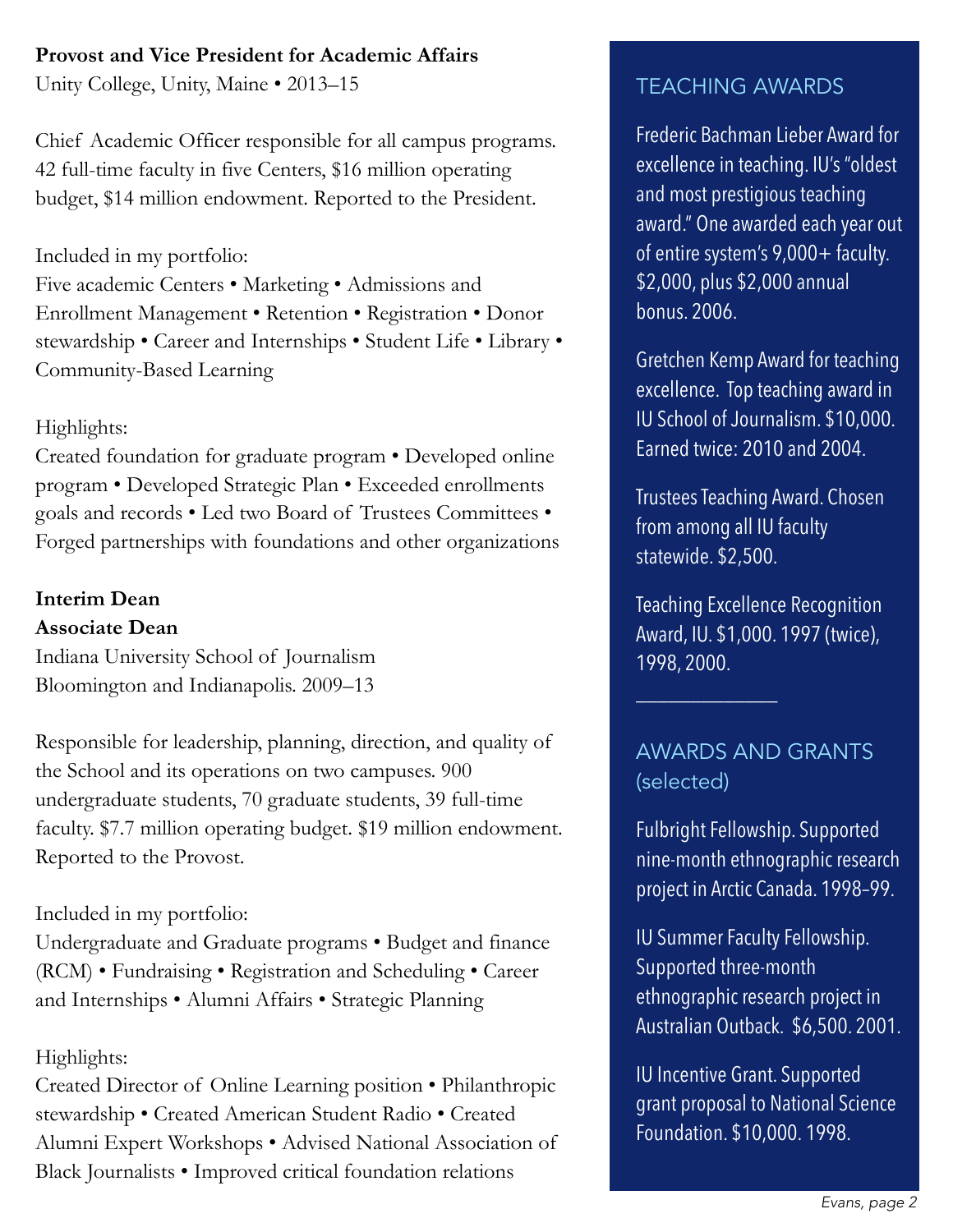# TEACHING EXPERIENCE

**Professor**, Unity College. 2013–2015.

**Associate Professor**, Indiana University School of Journalism. 2006–2013.

**Assistant Professor**, Indiana University School of Journalism. 1999–2006.

**Adjunct Professor**, IU Department of Folklore and Ethnomusicology, 1999–2013, IU School of Journalism, 1995– 1999.

# BUSINESS, MARKETING, COMMUNICATIONS LEADERSHIP

Prior to my doctoral program, I worked in the publishing and marketing industry, leading creative and independent people while meeting goals and deadlines.

**Publications Editor,** Northfield Mount Hermon School. Northfield, Massachusetts. 1989–94.

**Nationally syndicated newspaper columnist**, "Finders." 36 newspapers in 22 states. 1990–97.

**Regional Editor**, *Daily Hampshire Gazette*, Northampton, Massachusetts. 1985–89.

**Managing Editor**, *Western Massachusetts Magazine*. 1982–84.

**Freelance writer**, scores of published articles. 1973–present.

### BOARD SERVICE

Association of Chief Academic Officers. On Executive Committee as Secretary. 2019–present.

World Affairs Council of New Hampshire. Marketing and Development Committee. 2019– present.

Seven Eagles, a Penobscot Nation cultural organization. Board Vice President. 2012–present.

Global Citizens Circle. 2020– present.

The Center on Congress. Faculty Advisory Committee. 2011–14.

Indiana Journalism Hall of Fame. 2012–14.

COMMUNITY SERVICE (selected)

\_\_\_\_\_\_\_\_\_\_\_\_\_

Lead and serve on numerous committees for Concord, New Hampshire, and Bloomington, Indiana, Quaker Meetings.

Volunteer service at food banks, soup kitchens, other venues.

Former Big Brother